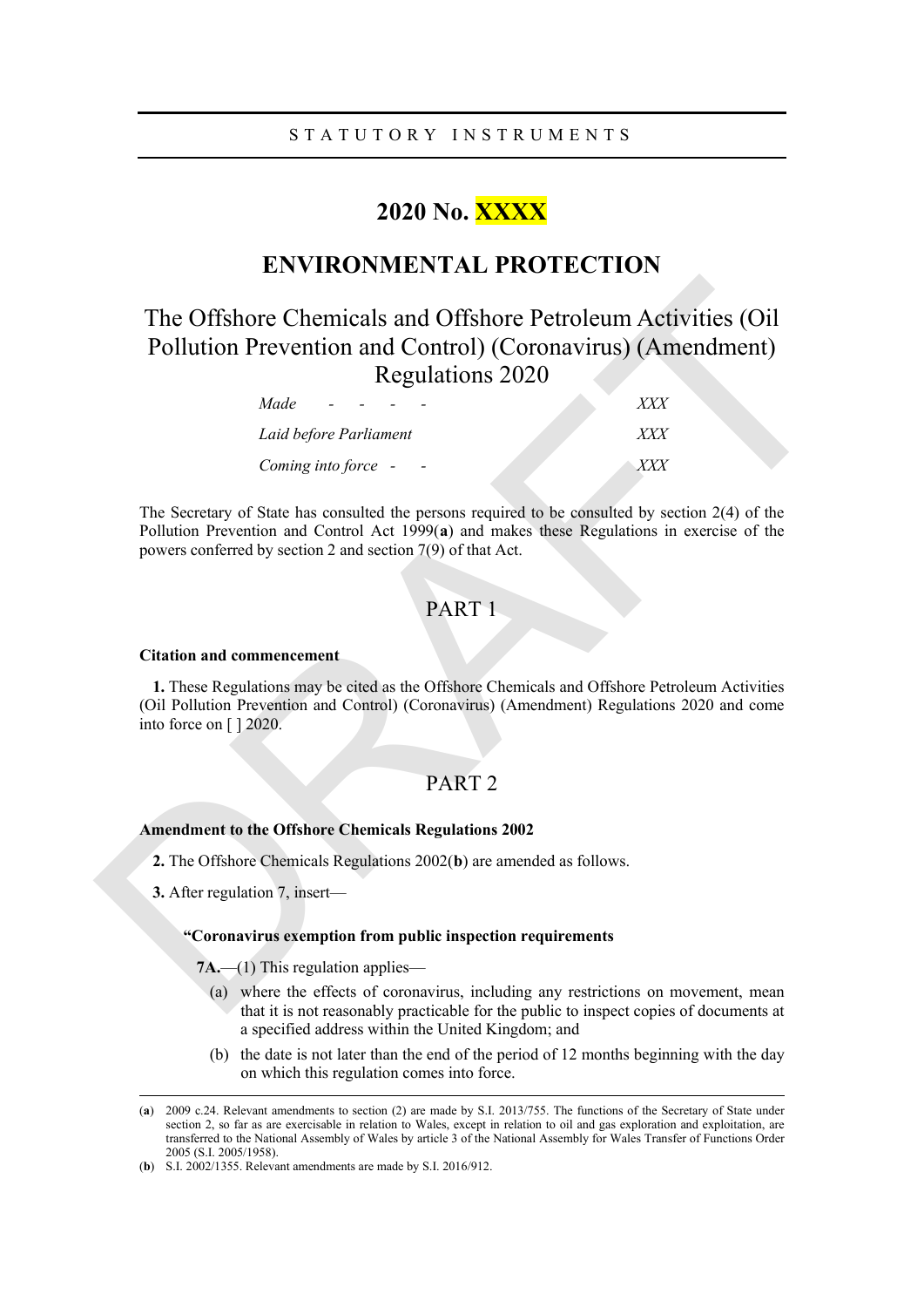- (2) Where paragraph (1) applies—
	- (a) in regulation  $7(1)$ 
		- (i) for sub-paragraph (a), substitute—
		- "(a) for a period of not less than four weeks immediately following the publication (or last publication, where it is published in more than one newspaper or on more than one occasion) of the notice referred to in subparagraph (d), publish a copy of the permit application on a website accessible to the public where the public can view and download information placed upon it;";
		- (ii) in sub-paragraph (d)—
			- (aa) for sub-paragraph (ii), substitute—
			- "(ii) gives the website address referred to in sub-paragraph (a) upon which the permit application can be viewed;"; and
			- (bb) for sub-paragraph (iii), substitute—
			- "(iii) states that a copy of the permit application may be obtained free of charge from the address referred to in sub-paragraph (b) by post or electronically; and"; and
		- (ii) in regulation  $7(1)(e)$ , after "appeared", insert "and the address of the website referred to in sub-paragraph (a)";
	- (b) omit regulation 7(3)(b); and
	- (c) regulations  $7(1)(b)$ ,  $7(1)(c)$  and  $7(3)$  do not require the permit applicant to make copies of the permit application available for collection in person.

(4) In this regulation, "coronavirus" means severe acute respiratory syndrome coronavirus 2 (SARS-CoV-2).

# PART 3

### **Amendment to the Offshore Petroleum Activities (Oil Pollution Prevention and Control) Regulations 2005**

**4.** The Offshore Petroleum Activities (Oil Pollution Prevention and Control) Regulations 2005(**a**) are amended as follows.

**5.** After regulation 5A, insert—

### **"Coronavirus exemption from public inspection requirements**

- **5B.**—(1) This regulation applies—
- information phased upon it;";<br>
(ii) a sub-paragraph (ii), substitute—<br>
(ii) and for sub-paragraph (ii), substitute—<br>
"(ii) ivers the vested of these period of iii, substitute<br>
(bb) for sub-paragraph (iii), substitute—<br> (a) where the effects of coronavirus, including any restrictions on movement, mean that it is not reasonably practicable for the public to inspect copies of documents at a specified address within the United Kingdom; and
	- (b) the date is not later than the end of the period of 12 months beginning with the day on which this regulation comes into force.
	- (2) Where paragraph (1) applies—
		- (a) in regulation  $5A(1)$ , for sub-paragraph (a), substitute—
			- "(a) publish a copy of the application on a website accessible to the public where the public can view and download information placed upon it; and";
		- (b) in regulation 5A(2)—

<span id="page-1-0"></span><sup>(</sup>**a**) S.I. 2005/2055. Relevant amendments to section 5A are made by S.I. 2011/983 and by S.I. 2016/912.